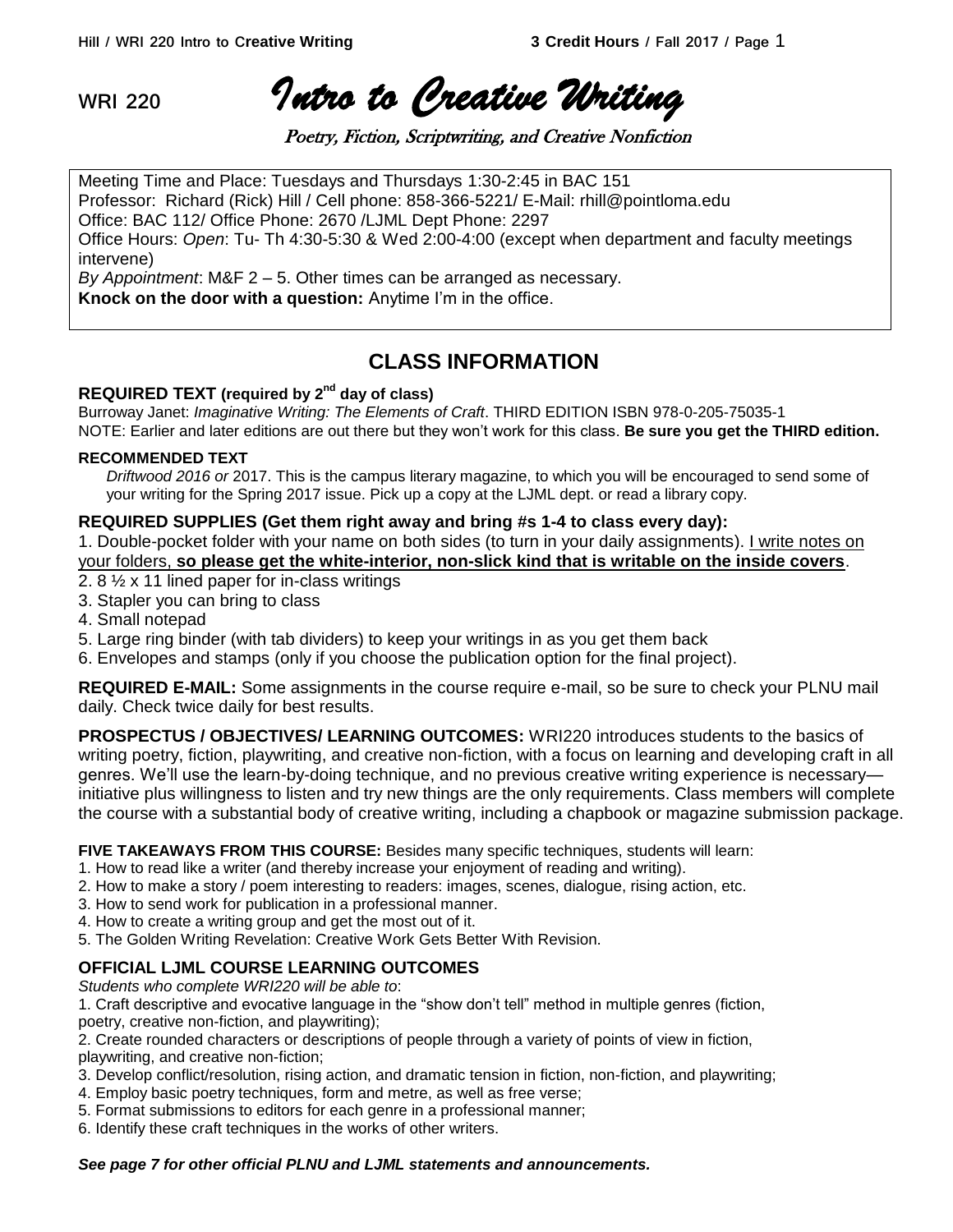## **SYLLABUS INDEX**

| <b>Assignment Format Guidelines</b>  | pg <sub>3</sub> | Grades: How to assure an A, B, C, etc.   | pg <sub>5</sub> |
|--------------------------------------|-----------------|------------------------------------------|-----------------|
| ASSIGNMENT SCHEDULE                  | pg 9            | Late Work and Dropped Scores Policies    | pg 3-4          |
| Attendance and Policies              | pg2             | <b>Official PLNU and LJML Statements</b> | pg 7            |
| <b>Classroom Deportment Policies</b> | pg 6            | Participation and Class Discussion       | pg 3-4          |
| Final Exam Info                      | pg 6            | Plagiarism Policy                        | pg 6            |

**ACTIVITIES**: We'll have seminars on form and technique, in-class writings and workshops, audio and video visits by famous and/or good writers, large and small group workshops, and general encouragement.

## **COURSE REQUIREMENTS AND GUIDELINES**

THE FIRST REQUIREMENT is to read this document carefully. To help you achieve the most out of the course as the semester progresses, I have detailed all policies and expectations in the sections that follow. My goal for putting it all in writing is to avoid misunderstandings and help you earn the best grade possible. Here are some specifics:

**I. WRITING:** You will be amazed by the volume of creative work you'll produce this semester, and I hope your voluminous output will inspire you to keep writing throughout your life. In order to actually produce the work, a quiet place where you can read and write for at least six hours per week is essential. If your schedule doesn't permit at least six hours per week for this class's assignments, you should consider taking the course another time when you can get more out of it.

**II**. **ATTENDANCE**: Regular attendance is a must in a seminar course like this one since so much happens in the class discussions and hands-on group work. Here are the specific policies:

Excused absences: The only "excused" absences are those authorized by the Provost, usually for official school activities (sports, music, speech, etc.). Your coach or activity sponsor will notify the Provost if you are involved in an excusable activity; the Provost's office will then notify all your professors.

Absences with no grade penalty: Students are allowed up to three absences for illness, personal business, family in town, oversleeping, or whatever, without grade penalty and without having to explain or have anyone write a note for the absence. Please keep in mind that once the three absences are used up, further absences--even if they are for a good reason, like a friend or family emergency--will affect your grade. Also, if you miss a conference scheduled during class time, you will be counted absent that day.

Excessive absences: Students who miss more than three classes will drop two grade increments (examples: A to B+, B- to C) for each missed class over three. Students who miss four classes before midterm will be de-enrolled from the course. Six absences at any point in the semester will incur an automatic de-enrollment with an F or WF grade.

Late Arrivals: It's better to show up late for class than not show up at all, but keep in mind that after the third occurrence, late arrivals and early departures will count as half-absences.

*Exceptions to the above*: If you have a serious accident or illness, the attendance policy and assignment schedule will be modified, provided you notify me as soon as possible. **Please also notify me immediately if you have a schedule conflict that may cause you to be late for class more than three times in the semester.** 

**III. CLASS PARTICIPATION:** The course works well as a writing seminar only if everyone is active. And when it comes to grades, saying "I'm not into class participation" in a seminar course is like saying to your math professor "I'm not into quizzes and tests." So this is a good course to practice getting over any shyness you may have in speaking in class--after a few days, we'll all know each other, so go ahead and speak your mind.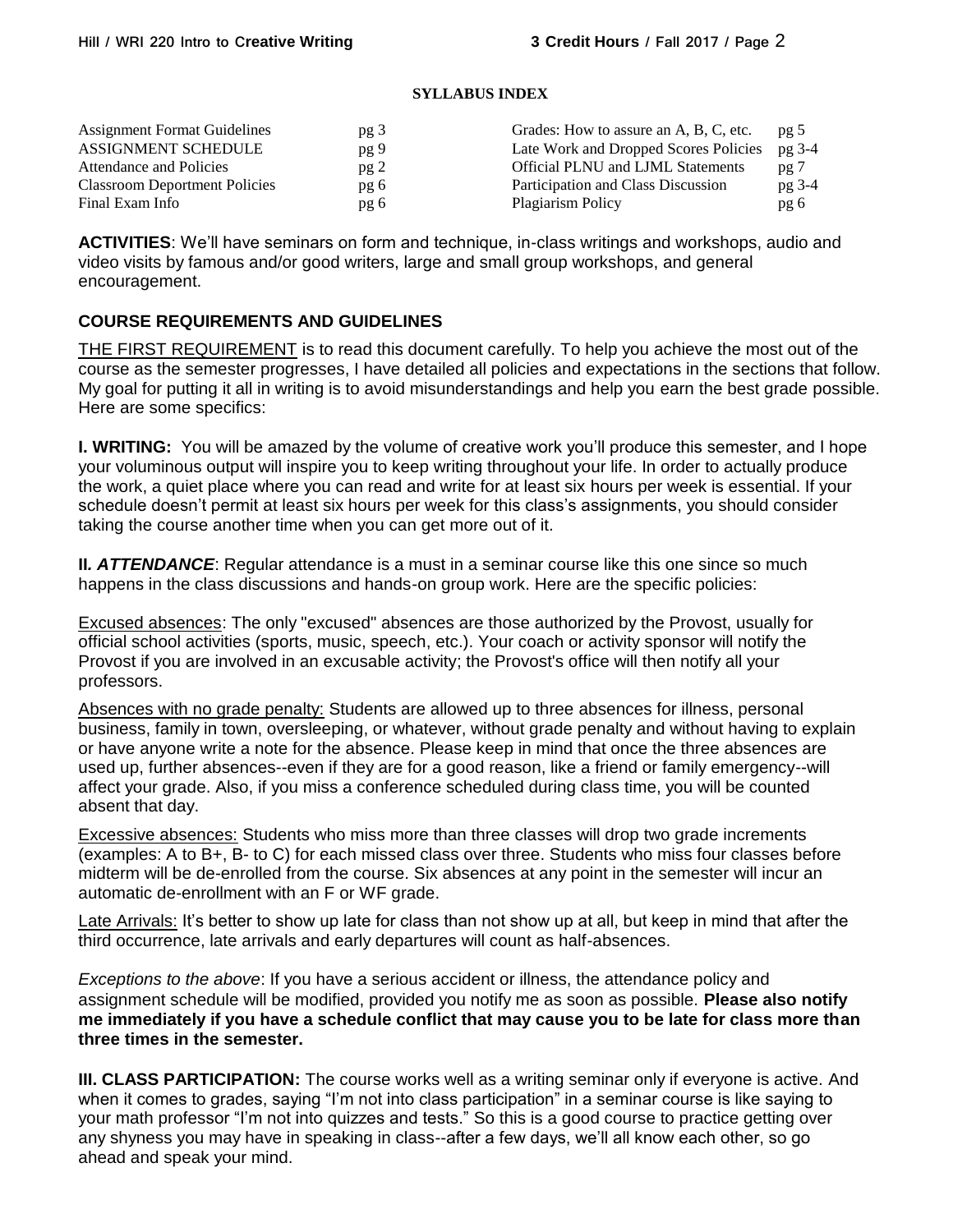A WORD ON WORKSHOP DISCUSSIONS: Please feel free to write whatever you want. As a reader, please strive for editorial detachment, offering constructive comments on projects put before the workshop, regardless of whether you like or approve of the content. Personal, political, and/or moral stances should not dominate our discussions of writing.

A CAVEAT ON THE ABOVE: Yes, you can write whatever you want without fear of shocking or offending me. **HOWEVER, you should not read anything aloud in class or in our public reading final that would offend those who avoid profanity. Likewise, you should not distribute scripts for class reading that use profanity.** Profanity and other vulgar language are offensive to some people, whether they say so publicly or not. If you have a question about whether an item is okay to read aloud, ask me before you read it. If you don't ask and read it anyway, your participation grade will suffer.

**IV. READING:** Students are expected to complete all assigned readings (in the textbooks and peer worksheets) by the date due. Instead of reading quizzes, typed READING LOG SHEETS with notes, comments and questions will be due daily for assignments in the *Creative Writer's Handbook.*

## **How to format a reading log sheet (also see example on page 12)**

1. At the top of the sheet, type **your name**, **the class** ("Creative Writing"), **my name** (Rick Hill), **the date**, and the chapter(s) or page(s) covered.

2. On the rest of the sheet, type one or two valuable quotes or paraphrases from the assigned chapter(s) **and write briefly on how the quotes relate to your writing.** Writing only the quotes or paraphrases is not acceptable—make it personal. For full credit, you should demonstrate that you read the entire assignment.

**How much to write**: a single spaced, half-page or so should be plenty.

**Reading sheets must be typed. If you have computer trouble,** a handwritten sheet will be accepted once, but only if **turned in at the very beginning of class (this policy designed to discourage doing sheets in class on the due date).**

If all the previous instructions are followed, you will receive full credit for your sheet—like getting 100% on a reading quiz. If anything is missing you will receive half credit. If two components are missing, you will receive no credit. Taking into account that things come up and it sometimes takes a miss to get things right, your lowest reading sheet score will be dropped.

**V. WRITING ASSIGNMENTS AND DEADLINES:** An assignment sheet is attached, but our schedule may be altered as circumstances indicate—we want to be open to creative opportunities. I will announce any changes in the schedule; if you are absent, it is your responsibility to call or e-mail so I can keep you informed.

**VI. TURNING IN ASSIGNMENTS:** My experience as a writer has taught me that (a) waiting for inspiration is usually a waste of time, and (b) working under pressure often produces inspired work. To encourage inspired work, **all assignments, reading sheets, and worksheet items must be completed by the date due and are due at the beginning of class.** Don't worry about whether the item is "good enough" or not; just turn it in so you can (a) feel like a practical, professional writer and (b) get credit. Please type or write the assignment title on all work you turn in. Should you become confused about assignments or due dates, come see, call or e-mail me immediately.

## NOTE: I**f you wait till an assignment is due to express confusion about it, you have waited too long and will not receive credit.**

USING FOLDERS: Turn in your assignments in a double-pocket folder marked with your name on both sides. I will read everything you turn in and make pithy comments, so be sure to get the kind of folder that has a writable inside surface. Use post-its or other notes to let me know if you have specific items you'd like comments on or specific questions about your work that you'd like answered.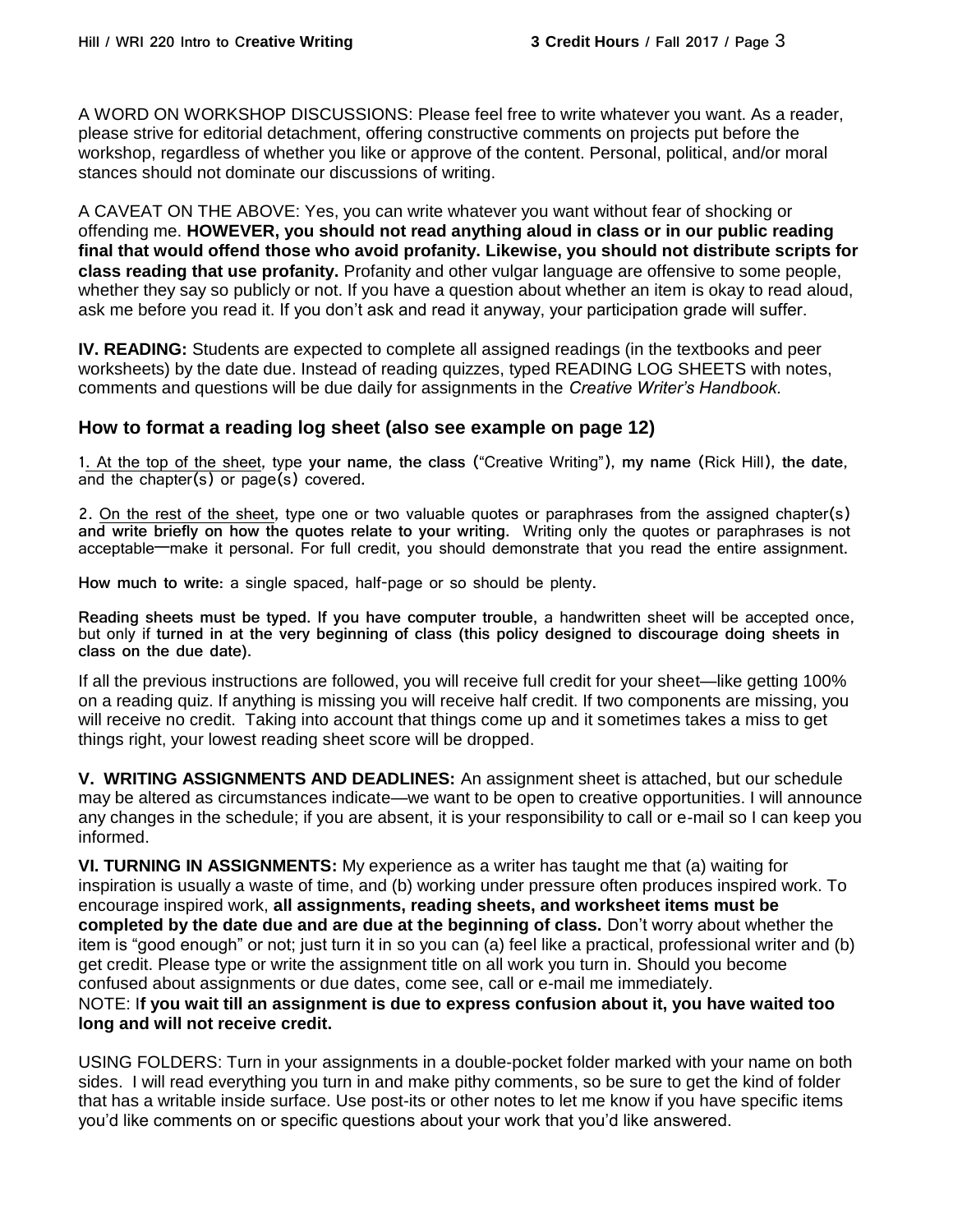## **VI. TURNING IN ASSIGNMENTS (continued)**

WRITING MECHANICS: All work turned in should be prepared as if each piece were being submitted to those artistic and picky souls who edit creative writing magazines. You will receive handouts on proper formats for each genre. These are musts if you want your work counted for credit:

- Always staple multiple pages Use dark print Don't use hard-to-read fonts
- Type everything except in-class writing assignments Keep backups of your work
- -
- Leave ample margins Proofread carefully Use your spell checker

WHAT TO TURN IN WHEN A CREATIVE WRITING ASSIGNMENT (Poetry, Fiction, Non-Fiction, Playscript) IS DUE:

**Think of each assignment as a package that looks like this:**

**1. On Top: The final draft of the item. This clean draft follows all of the writing mechanics guidelines above.**

**2. Below the Top Draft: At least one MARKED draft of the item. A marked draft is a printout that has pen or pencil corrections/notes on it. It may be that you usually do all your corrections on the computer; if so, use this marked draft method anyway while you are in this class. Writing on a typed draft will give a new dimension to your editing—you'll get a better view with pen in hand. Try it and see.**

**3. On the bottom: first draft or rough notes, either written or typed.**

**THE WHOLE PACKAGE (3 pages minimum) IS STAPLED TOGETHER AND PLACED IN YOUR FOLDER TO TURN IN.**

## *First drafts or incomplete packages are not eligible for credit. Packages turned in with all the above components will be accepted for full credit; otherwise, the dropped scores policy will apply.*

*Dropped scores on writing assignments:* To allow for absence, illness, writer's block, friends who need counseling, relatives in town, etc. etc., the lowest two or missing writing assignments will be dropped from grade calculation. Please don't ask for extensions or waivers if you use both of your drops. Missing annotated worksheet assignments are the equivalent of take-home midterms and won't be dropped. **If you miss an annotated worksheet, your course grade will go down.**

*How to get credit for a daily assignment if you miss the class in which the assignment is due: If you are absent, have a friend bring your assignment or otherwise get it to me by the beginning of class time for full credit.* **You may e-mail your final draft as an attachment, but to receive credit you must, in addition to sending the email, bring a hard copy of the** *entire package* **by the next class day.**

**Late printing caution:** Assignments are due at the beginning of class on the date due. Allow for long lines and jammed printers in the campus computer labs---do not wait until a few minutes before class to print your assignments. Get in the habit of printing your assignments the day before they are due. *Coming to class late because of printer trouble will count against your absence total and the dropped score provision will apply to your assignment. Instead, get full credit by e-mailing your assignment before class time; then come to class on time and bring your hard copy package by the next class.* 

**VII. ORGANIZATION: DO NOT THROW AWAY ANY WRITING DONE FOR THE CLASS UNTIL THE END OF THE COURSE.** Starting the first day of class, keep all your writings, however rough, in your pocket folder, which is subject to daily review. Each new week, transfer last week's work from your pocket folder to your ring binder. Organize your binder by genre (poetry, fiction, non-fiction, playwriting), with a section for Reading Log Sheets at the end (see section IV). At the end of the semester, you'll hand in your ring binder as a record of what you have accomplished. I'll look it over and hand it back as a souvenir and sourcebook for further development of projects you started this semester.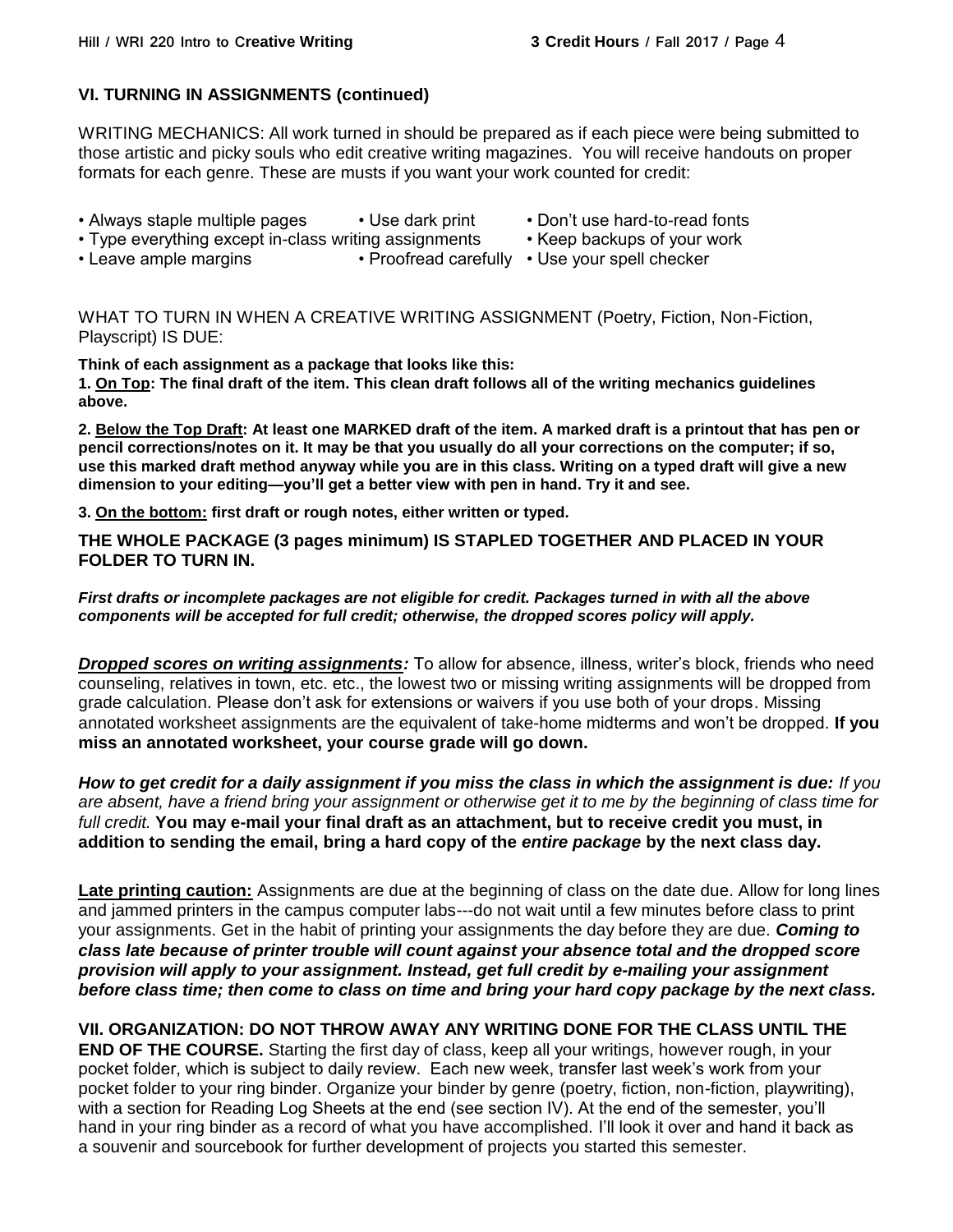## **VIII. Worksheets and Workshops**

We will have several WORKSHOPS as the class progresses; worksheets, the text for the workshops, consist of writing by you and your classmates. When worksheets are due, it is your responsibility to read and annotate them completely and carefully BEFORE class. *Worksheets are a crucial part of the course—like a major paper or take-home midterm in other courses. Failing to do one or more*  worksheets on time will affect your grade just as missing a major paper or midterm would in other *classes.*

**IX. EVALUATION:** Grades will be based on attendance, completion of assignments, class participation (including reading and commenting on workshop pieces), commitment to improvement, and **demonstrated** willingness to work at the craft of writing. Grades will NOT be based on your innate talent or lack thereof, your subject matter, writing style, or whether or not you agree with me in class discussions and workshop sessions.

In other words, it is possible to get an A, even if your writing talent is the "worst" in the class, and you can get a D or F even if your writing talent is the "best" in the class. Talent and content are not the issue; grades are based on what you actually DO. I will use the guidelines below when I determine final grades. Cases that do not fall exactly within the guidelines will receive pluses and minuses as appropriate.

**How to insure an A:** Miss no more than two class sessions. Turn in all reading sheets on time. Turn in all assignments on time. Participate in every class you attend. Follow all the guidelines for writing time, deadlines and mechanics zealously. Read and write useful comments on all worksheets before class. Take all the assignments seriously and work hard (multiple drafts) on each one. Turn in a professional-looking final portfolio. Schedule two one-on-one sessions, one before midterm. Submit work to the campus magazine or outside publication.

*How to insure a B:* Miss no more than three sessions. Complete all assignments and miss no more than two deadlines. Participate often. Read and write comments on worksheets before class. Follow guidelines for writing time, deadlines and mechanics. Schedule at least one one-onone session before midterm. Turn in a conscientious final portfolio. Submit work to the campus magazine or outside publication.

*How to insure a C:* Miss no more than four sessions. Participate regularly. Read and write comments on worksheets before class starts. Miss no more than one worksheet. Miss no more than four assignments. Follow guidelines for mechanics. Complete final project and final exam.

*How to insure a D or F:* Come late and/or unprepared for class regularly, miss more than five classes, miss several assignments or turn them in late, don't participate much, and pay little or no attention to the syllabus and course guidelines.

PLAGIARISM AND COPYING: I don't think anyone will be copying published poems or stories and trying to pass them off as original, but occasionally students are tempted to copy reading sheets from other students. Please do your own sheets—**even a single instance of copying from another student or otherwise—will result in an F for the course and referral to the academic dean.**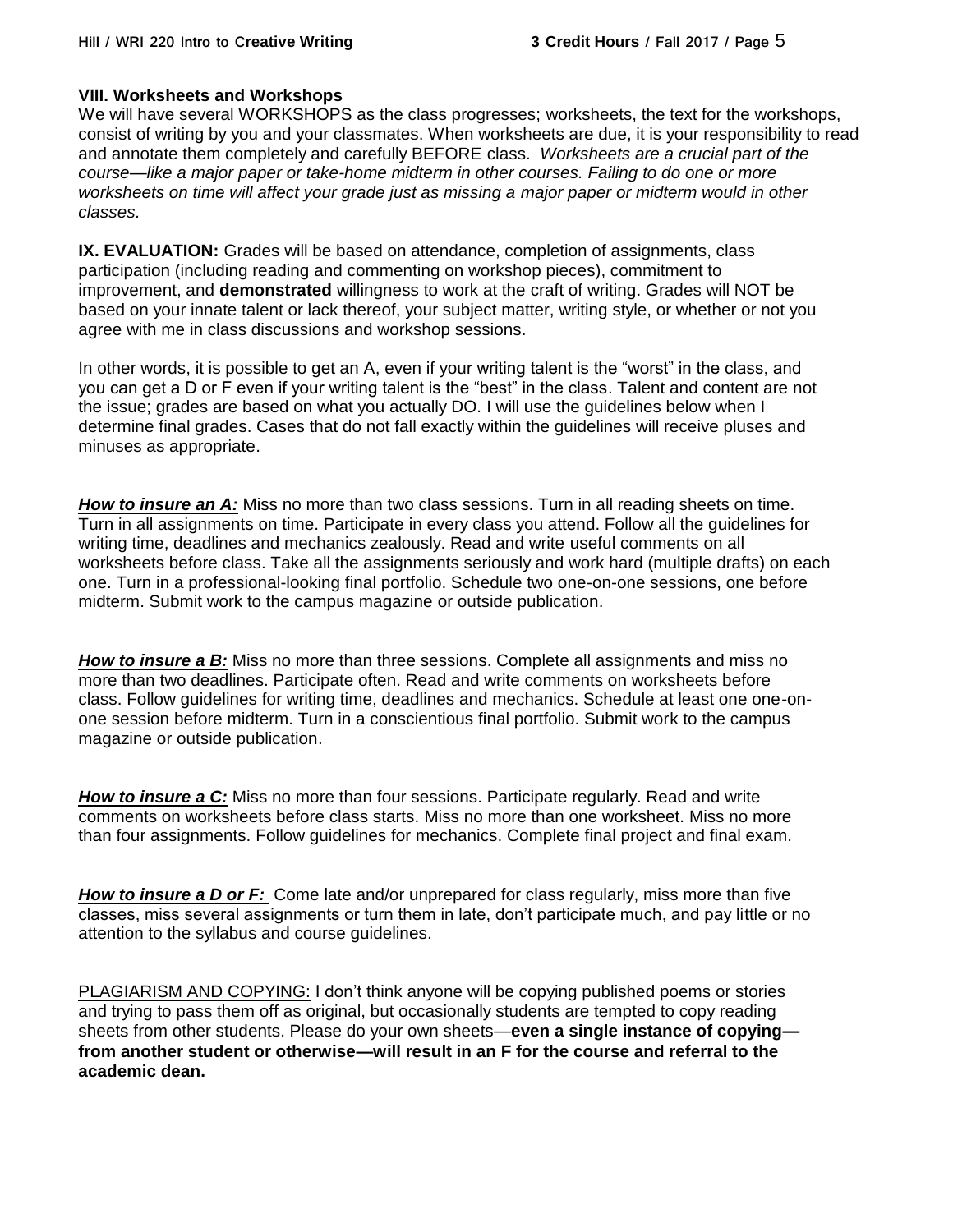## **CLASSROOM DEPORTMENT POLICIES**

How you dress is your business, and you certainly don't have to check your personality at the door. However, adult deportment is the standard in this class. Please refrain from all of the following disruptive and/or distracting actions during official class time:

1. Texting in class. Seriously, NEVER TEXT IN CLASS. Leave class if you need to text.

2. Leaving the ringer on your cell phone. Turn it to off or vibrate.

3. Reading outside material (including school publications). Save for after class.

4. Doing work from other classes or engaging in any personal writing. See above.

5. Doing ANY non-class activities on your computer or phone. Violators will be asked to leave and be counted absent for the day.

6. Holding private conversations while the professor is talking or while another student is making a comment or asking a question during class discussion.

7. Showing up late and/or without books or other required materials.

8. Doing anything else that is obviously disruptive or distracting.

*Temporary departures:* If you have to leave class temporarily to take an important call, use the restroom, etc, you don't need to ask permission. But do let me know before class begins if you'll need to leave early and won't be back.

*Health Issues:* If you have a health issue that requires you to sit in a particular area or stand for part of class, wear sunglasses in class, take prescribed medicine, leave class often, etc., be sure to let me know your situation in advance.

**FINAL EXAMS** will include a portfolio, a final project, and public readings of work completed in this course. **Our final is scheduled for Tues 12/11, 1:30 pm till 4:00 pm.** Participation in the final is required, and since our final is a public event, it can't be made up or rescheduled for individuals. Missing the final reading will lower your grade by a full letter (A to B, C to D, etc.) Therefore, you will do well to not buy airline tickets or make any other plans that will conflict with the scheduled final exam.

**AND FINALLY,** all the rules, regulations, and admonitions above are designed to make the technical part of this course easy to understand, thus allowing the creative heart of the course to flourish. This class will be run on a cooperative basis--let me know your interests and ideas. Comments, criticism, and suggestions are always welcome. Also, one-on-one discussions can be very helpful in all stages of writing, so don't be shy about scheduling conferences—think of office sessions as a regular and necessary part of the course.

*SEE NEXT PAGE for LJML department, section, and course learning outcomes, plus other official PLNU and LJML statements and policy announcements.*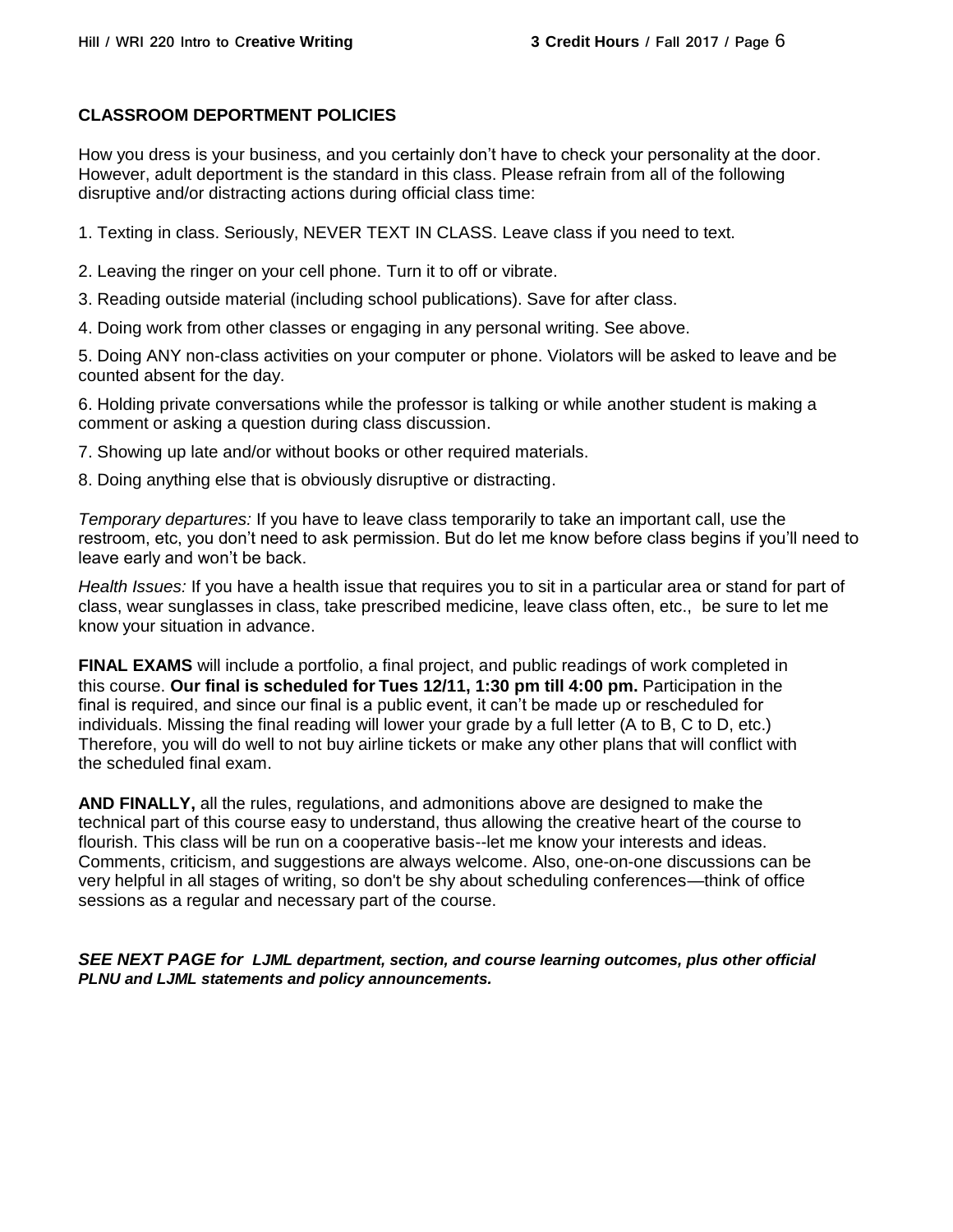## **OFFICIAL POLICY STATEMENTS FROM PLNU ADMINISTRATION AND THE LJML DEPARTMENT**

## **PLNU Mission Statement: To Teach ~ To Shape ~ To Send**

Point Loma Nazarene University exists to provide higher education in a vital Christian community where minds are engaged and challenged, character is modeled and formed, and service becomes an expression of faith. Being of Wesleyan heritage, we aspire to be a learning community where grace is foundational, truth is pursued, and holiness is a way of life.

### **WRITING PROGRAM LEARNING OUTCOMES**

*Students who complete the WRITING program will be able to:*

- 1. Apply creative and advanced skills in various forms and genres of writing.
- 2. Demonstrate knowledge of the conventions and terminology of creative and advanced writing within literary and non-literary texts.
- 3. Demonstrate knowledge of major literary-theoretical perspectives and terminology.
- 4. Develop connections between the literature and language studied and the contemporary world.
- 5. Engage in writing and editorial processes through campus publications and external internships.

## **Official Message from the Vice-Provost on course attendance and changes in registration:** *It is the*

*student's responsibility to maintain his/her class schedule. Should the need arise to drop this course (personal emergencies, poor performance, etc.), the student has the responsibility to follow through (provided the drop date meets the stated calendar deadline established by the university), not the instructor. Simply ceasing to attend this course or failing to follow through to arrange for a change of registration (drop/add) may easily result in a grade of F on the official transcript.*

## OFFICIAL ACADEMIC ACCOMMODATIONS STATEMENT FROM THE UNIVERSITY

"While all students are expected to meet the minimum academic standards for completion of this course as established by the instructor, students with disabilities may require academic accommodations. At Point Loma Nazarene University, students requesting academic accommodations must file documentation with the Disability Resource Center (DRC), located in the Bond Academic Center. Once the student files documentation, the Disability Resource Center will contact the student's instructors and provide written recommendations for reasonable and appropriate accommodations to meet the individual learning needs of the student. This policy assists the University in its commitment to full compliance with Section 504 of the Rehabilitation Act of 1973, the Americans with Disabilities (ADA) Act of 1990, and ADA Amendments Act of 2008, all of which prohibit discrimination against students with disabilities and guarantee all qualified students equal access to and benefits of PLNU programs and activities.

**OFFICIAL PUBLIC DISCOURSE STATEMENT:** *"Much of the work we will do in this class is cooperative, by nature of the class discussions and general feedback given to written work and/projects; thus you should think of all your writing and speaking for and in class as public, not private, discourse. By continuing in this class, you acknowledge that your work will be viewed by others in the class."*

**Official FERPA Statement:** "In compliance with federal law, neither PLNU student ID nor social security number should be used in publicly posted grades or returned sets of assignments without student written permission. This class will meet the federal requirements by (each faculty member choose one strategy to use: distributing all grades and papers individually; requesting and filing written student permission; or assigning each student a unique class ID number not identifiable on the alphabetic roster.). Also in compliance with FERPA, you will be the only person given information about your progress in this class unless you have designated others to receive it in the 'Information Release' section of the student portal. See 'Policy Statements' in the undergrad student catalog."

### **Official PLNU COPYRIGHT POLICY**

Point Loma Nazarene University, as a non-profit educational institution, is entitled by law to use materials protected by the US Copyright Act for classroom education. Any use of those materials outside the class may violate the law.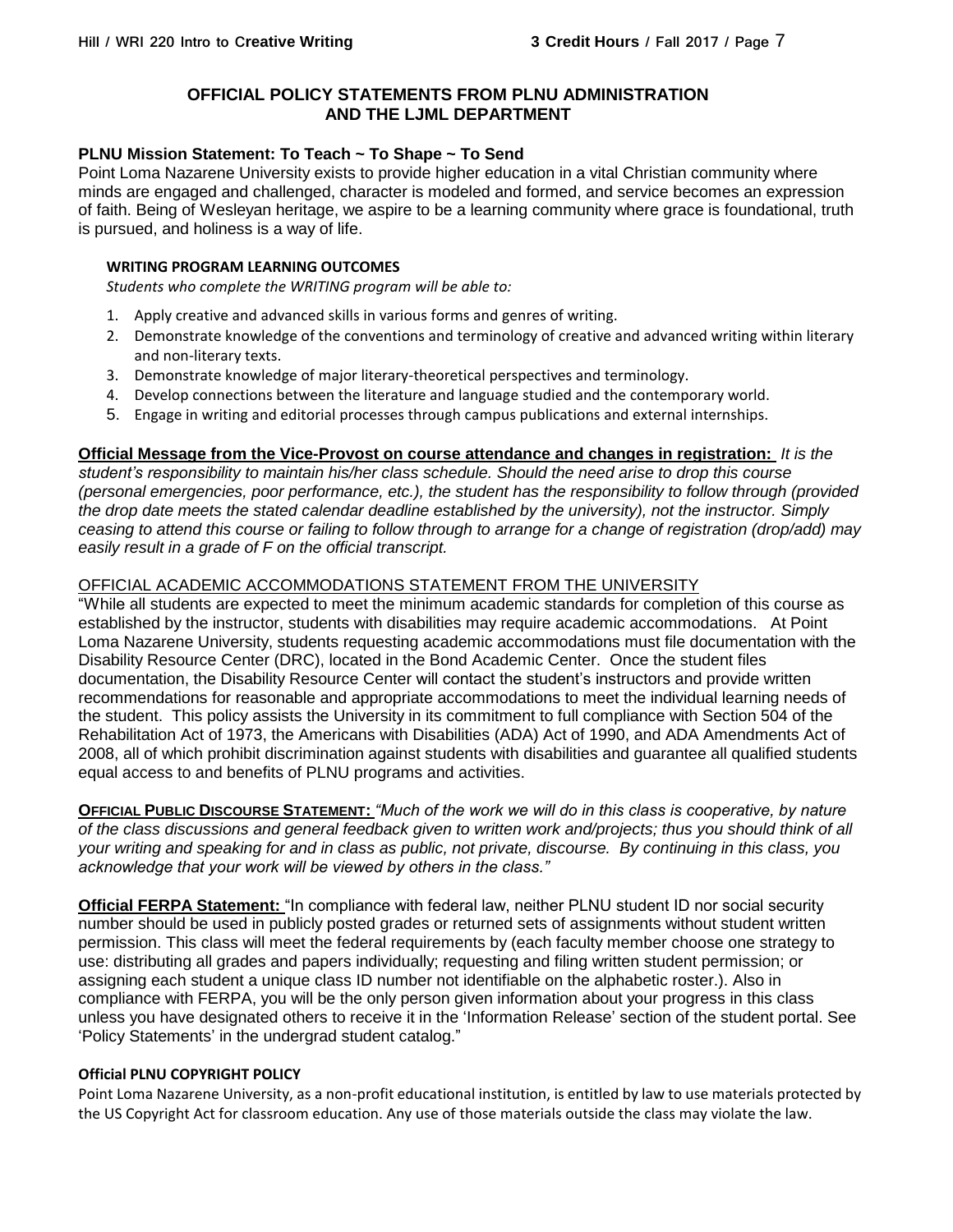## RICK HILL'S SCHEDULE **OFFICE: BAC 112** Fall 2017 Office Phone: x2670 Cell Phone: 858-366-5221 E-mail: rhill@pointloma.edu

| Monday                                              | Tuesday                                                 | Wednesday                                                                            | Thursday                                                | Friday                                              |
|-----------------------------------------------------|---------------------------------------------------------|--------------------------------------------------------------------------------------|---------------------------------------------------------|-----------------------------------------------------|
| $9:45-$                                             | $10:00 -$                                               | $9:45-$                                                                              | $10:00 -$                                               | $9:45-$                                             |
| <b>CHAPEL</b>                                       | LIT200: Bob Dylan<br>In Rhor Sociology 109              | <b>CHAPEL</b>                                                                        | LIT200: Bob Dylan<br>In Rhor Sociology                  | <b>CHAPEL</b>                                       |
| 10:30                                               |                                                         | 10:30                                                                                | 109                                                     | 10:30                                               |
|                                                     | 11:45                                                   |                                                                                      | 11:45                                                   |                                                     |
| 10:40                                               | 11:45                                                   | 10:40                                                                                | 11:45                                                   | 10:40                                               |
|                                                     | Office by Appointment                                   | 11:30                                                                                | Office by<br>Appointment                                |                                                     |
| 11:30                                               | 12:15                                                   |                                                                                      | 12:15                                                   | 11:30                                               |
| 12:00                                               | 12:30                                                   | 12:00                                                                                | 12:30                                                   | 12:00                                               |
| <b>LUNCH</b>                                        | <b>LUNCH</b>                                            | <b>LUNCH</b>                                                                         | <b>LUNCH</b>                                            | <b>LUNCH</b>                                        |
| 1:00                                                | 1:15                                                    | 1:00                                                                                 | 1:15                                                    | 1:00                                                |
| 2:00                                                | $1:30 -$                                                | 2:00                                                                                 | $1:30 -$<br><b>WRI220</b>                               | 2:00                                                |
| <b>OFFICE</b><br>BY<br><b>APPOINTMENT</b>           | <b>WRI220</b><br>Intro to Creative<br>Writing in BAC151 | <b>OFFICE</b><br>(DROP-IN)                                                           | Intro to Creative<br>Writing in BAC151                  | <b>OFFICE</b><br>(BY<br><b>APPOINTMENT</b> )        |
| 2:50                                                |                                                         | 2:35                                                                                 | 2:45                                                    | 2:50                                                |
| 3:00                                                | 2:45<br>3:00                                            | 2:45                                                                                 | 3:00                                                    | 3:00                                                |
| <b>OFFICE</b><br>(BY<br><b>APPOINTMENT)</b><br>3:50 | <b>WRI 315</b><br>Advanced<br>Composition<br>in BAC 151 | Faculty / Department<br>/Committee Meetings<br>OR OFFICE (BY<br><b>APPOINTMENT</b> ) | <b>WRI 315</b><br>Advanced<br>Composition<br>in BAC 151 | <b>OFFICE</b><br>(BY<br><b>APPOINTMENT)</b><br>3:50 |
|                                                     |                                                         |                                                                                      |                                                         |                                                     |
|                                                     | 4:15                                                    | 4:30                                                                                 | 4:15                                                    |                                                     |
| 4:00<br><b>OFFICE</b>                               | 4:30                                                    | 4:30                                                                                 | 4:30                                                    | 4:00<br><b>OFFICE</b>                               |
| <b>BY</b><br><b>APPOINTMENT</b>                     | <b>OFFICE</b><br>(DROP-IN)                              | <b>WRI 216</b><br>Lit Magazine Lab<br>in BAC 151                                     | <b>OFFICE</b><br>(DROP-IN)                              | (BY)<br><b>APPOINTMENT</b> )                        |
| 5:00                                                | 5:30                                                    | 5:30                                                                                 | 5:30                                                    | 5:00                                                |

# Feel free to knock with a question anytime I'm in the office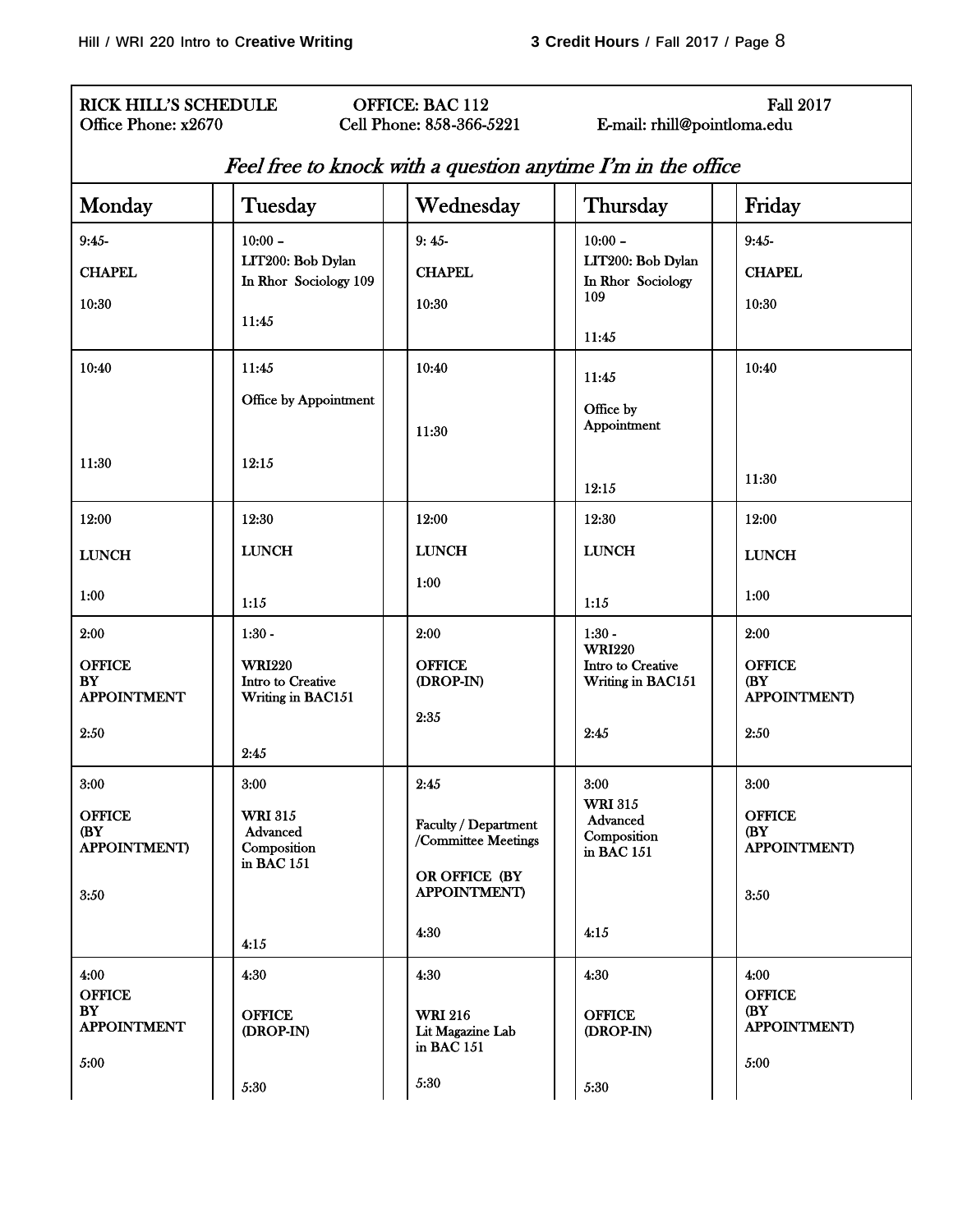# **COURSE CALENDAR (subject to adjustment as necessary)**

| <b>DATE</b>          | READING and SHEET(S) due                                                                                                                                                                                                                                       | <b>WRITING DUE</b>                                                                                                                                                                                                                                                                                                                                                                                                                                                                        | <b>ACTIVITY /TOPIC</b>                                                                                                   |
|----------------------|----------------------------------------------------------------------------------------------------------------------------------------------------------------------------------------------------------------------------------------------------------------|-------------------------------------------------------------------------------------------------------------------------------------------------------------------------------------------------------------------------------------------------------------------------------------------------------------------------------------------------------------------------------------------------------------------------------------------------------------------------------------------|--------------------------------------------------------------------------------------------------------------------------|
| Week 1<br>TH<br>8/31 | No sheet due today<br>See instructions for reading<br>sheets on p2 and example on<br>p12.                                                                                                                                                                      | 1. Group poem (in-class assignment)<br>ALL ASSIGNMENTS IN THIS COLUMN FROM NOW ON ARE DUE<br>AT THE BEGINNING OF CLASS ON THE DATE LISTED.                                                                                                                                                                                                                                                                                                                                                | -Get acquainted<br>-Review syllabus<br>-Why take this class?<br>-Intro to poetry                                         |
| Week 2<br>TU 9/5     | Ch 1 and CH 10 (two sheets)<br>For all reading sheets, read the<br>instruction part of the chapter<br>carefully; then read at least two<br>of the sample pieces that<br>follow. In your sheets, Don't<br>critique stories; focus on the<br>writer's technique. | 1. Syllabus quiz final.<br>2. Typed group poem. Bring a hardcopy to class and send an e-<br>copy to prof with your group number in the subject line.<br>3. One "Try This" exercises, from CH 1 or from CH 10. Do more<br>than one draft. Note the exercise and page number on your final<br>copy.                                                                                                                                                                                         | -In-class writing: getting<br>in the details<br>-Writing a corporate<br>sonnet                                           |
| Week 2<br>TH 9/7     | Ch 2 sheet                                                                                                                                                                                                                                                     | Completed class sonnet OR one "Try This" exercises, from CH 2 or<br>CH 10. Note the exercise and page number on your final copy.                                                                                                                                                                                                                                                                                                                                                          | -Revision<br>-Essential poetry terms<br>-Response Poems<br>-Free Writers Chronicle!                                      |
| Week 3<br>TU 9/12    | Ch 3 sheet and Writer's<br>Chronicle feedback<br>(one sheet for both)                                                                                                                                                                                          | 1.A response poem to any poem in the book so far. A response<br>poem is defined as a poem you write after reading another poem,<br>based on anything you found interesting in the other poem.<br>2. A poem from one of the "Try This" exercises in either CH 10 or<br>CH 3. Note the exercise and page number on your final copy.<br>3. Print a 2 <sup>nd</sup> separate clean paper copy of any poem you've<br>written so far, including today's assignments                             | -Image, Voice, Point of<br>View<br>- Poetry forms<br>-Poetry partners<br>-Poetry vs. Songwriting                         |
| Week 3<br>TH 9/14    | No sheet today                                                                                                                                                                                                                                                 | 1. Poetry partner exchange # 1: response to your partner's poem<br>(send to your partner by Wednesday morning, 11a.m. with cc to<br>rhill)<br>2. Poetry partner exchange $#$ 2: response to your partner's<br>response to your poem (hard copies of all 6 poems-3 poems per<br>partner-are due in class)<br>3. Poetry Worksheet item: Additional clean copy of any poem<br>you've written in class so far for next Tuesday's Poetry Workshop<br>(to be assembled and copies made by prof) | -Poetry readings<br>-Poetry problems and<br>solutions<br>-How to Workshop Poetry<br>(Workshop 101)                       |
| Week 4<br>TU 9/19    | No sheet today. Read and<br>annotate your Poetry<br>Worksheet                                                                                                                                                                                                  | 1. One bad poem, using as many of the problems discussed in<br>class as possible. Make it awful!<br>2. Annotated Poetry Worksheet                                                                                                                                                                                                                                                                                                                                                         | -Poetry Workshop<br>-Bad poem readings<br>-Building a character profile                                                  |
| Week 4<br>TH 9/21    | Ch 4 sheet                                                                                                                                                                                                                                                     | Character profile: long version                                                                                                                                                                                                                                                                                                                                                                                                                                                           | -Poetry Workshop leftovers                                                                                               |
| Week 5<br>TU<br>9/26 | Ch 9 sheet                                                                                                                                                                                                                                                     | 1. One "Try This" exercise from CH 9. Note which exercise you're<br>doing.                                                                                                                                                                                                                                                                                                                                                                                                                | -How to Send Fiction<br>handout<br>Intro to Fiction Plot / Rising<br>Action / conflict and<br>resolution<br>-Group Story |
| Week 5<br>TH<br>9/28 | Ch 6 sheet                                                                                                                                                                                                                                                     | 1. Typed Group Story. Use the "How to Send Fiction" format.                                                                                                                                                                                                                                                                                                                                                                                                                               | -Group story reading<br>-Character & Dialogue<br>-Point of View                                                          |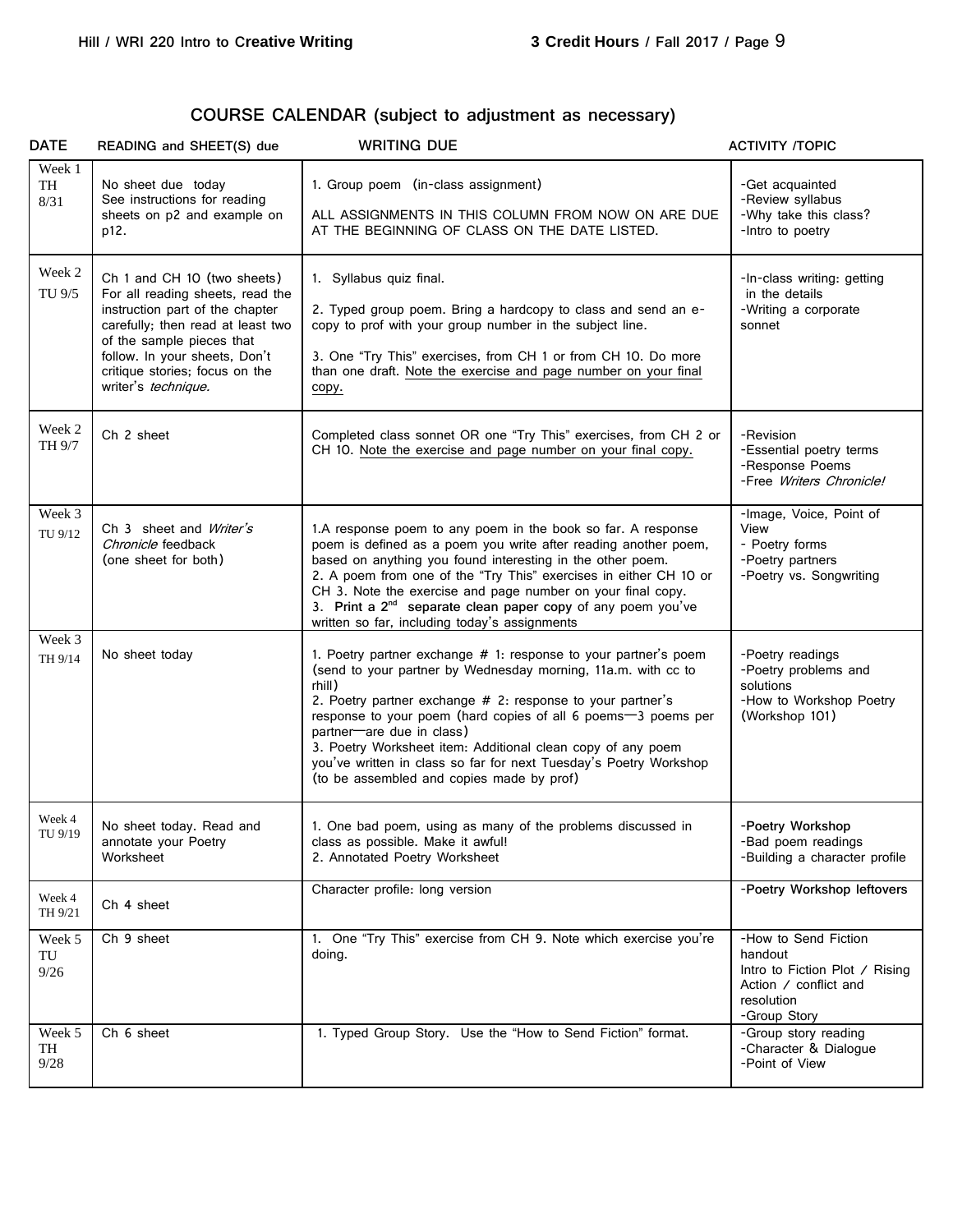| <b>DATE</b>         | READING and SHEET(S) due                                       | <b>WRITING DUE</b>                                                                                                                                                                                                                                                                                                                                                                                                                                                                                                             | <b>ACTIVITY / TOPIC</b>                                                                                                                          |
|---------------------|----------------------------------------------------------------|--------------------------------------------------------------------------------------------------------------------------------------------------------------------------------------------------------------------------------------------------------------------------------------------------------------------------------------------------------------------------------------------------------------------------------------------------------------------------------------------------------------------------------|--------------------------------------------------------------------------------------------------------------------------------------------------|
| Week 6<br>TU 10/3   | CH 5 sheet                                                     | 1. Find an article in a recent newspaper and write a short fiction<br>scene based on it. Write a first draft, 2 pages minimum. Bring<br>draft to class for review; then turn in Thursday with final draft. Work<br>in some dialogue and use the "How to Send Fiction" format.                                                                                                                                                                                                                                                  | -Point of attack: where to<br>start<br>-Fiction problems handout<br>-What is BOATS Fiction?                                                      |
| Week 6<br>TH 10/5   | No sheet today                                                 | 1. Second draft of story based on newspaper piece. HTS format<br>2. $1st$ draft of a 2-5 page story with dialogue                                                                                                                                                                                                                                                                                                                                                                                                              | -Fiction Reading<br>-"Based on a True Story"<br>or Fiction from Real Life                                                                        |
| Week 7<br>TU 10/10  | Ch 7 sheet                                                     | 1. Bad short story (1-2 pages), using several problems outlined in<br>class. Make it awful! (But use the HTS format).<br>2. 2 <sup>nd</sup> draft of your 2-5 page story OR start a new one with rising<br>action and resolution Start a new short story using either a "Try<br>This" from any chapter OR a character profile or BOATS ("Based<br>on a True Story"). Do a 1-2 page draft of one of the above; bring<br>to class for response; turn in with final draft on Thurs.<br>3. Pick some items to revise for Driftwood | -Bad story fest<br>-Revising to avoid the<br>worst.<br>-"Based on a True Story"<br>vs. CNF<br>-Fiction Response groups                           |
| Week 7<br>TH 10/12  | No sheet today                                                 | 1. New draft of one of your "good" stories.<br>2. Fiction Worksheet Bring a clean copy of any fiction piece written<br>so far                                                                                                                                                                                                                                                                                                                                                                                                  | -Fiction Workshop 101<br>-Finding CNF topics                                                                                                     |
| Week 8<br>TU 10/17  | No sheet today. Read and<br>annotate your Fiction<br>Worksheet | 1. Annotated Fiction Worksheet                                                                                                                                                                                                                                                                                                                                                                                                                                                                                                 | -Fiction Workshop                                                                                                                                |
| Week 8<br>TH 10/19  | No sheet today                                                 | 1. List of 10 CNF topics you'd like to write on. Use a mix of "all<br>about me," "people," "places," and "ideas" for your topics.                                                                                                                                                                                                                                                                                                                                                                                              | -Fiction Workshop leftovers<br>-Intro to CNF: Adapting<br>fiction techniques.<br>-Memoirs and Universal<br>application: Personal with a<br>Point |
| Week 9<br>TU 10/24  | Ch 8 sheet                                                     | Make a 1-page start on a CNF topic (CNF1) from your list. Turn in<br>with second draft on Thursday                                                                                                                                                                                                                                                                                                                                                                                                                             | -Rebuilding memory<br>-Reconstructing dialog                                                                                                     |
| Week 9<br>TH 10/26  | No sheet today                                                 | 1. 2 <sup>nd</sup> draft of CNF1. Include all drafts; use How to Send CNF<br>format.<br>2. 2-3 page first draft of new CNF (CNF2) from any "Try this"<br>exercise                                                                                                                                                                                                                                                                                                                                                              | -Research and Truth-Telling<br>-True prose poems                                                                                                 |
| Week 10<br>TU 10/31 | No sheet today                                                 | 1. Second draft of CNF 2<br>2. Clean copy of either CNF1 or CNF2 for CNF worksheet                                                                                                                                                                                                                                                                                                                                                                                                                                             | -Writing is rewriting<br>-More on paleontology                                                                                                   |
| Week 10<br>TH 11/2  | No sheet today.<br>Annotate your CNF worksheet                 | Annotated CNF Worksheet.                                                                                                                                                                                                                                                                                                                                                                                                                                                                                                       | -CNF Workshop                                                                                                                                    |
| Week 11<br>TU 11/7  | CH 11 sheet<br>THE LAST SHEET!                                 | 1-2 pages of a real life dialogue, in script form. Spy on an actual<br>conversation and write it down as closely as you can.                                                                                                                                                                                                                                                                                                                                                                                                   | CNF Workshop leftovers<br>- Intro to Playwriting:<br>dramatic tension<br>-Playwriting How to Send<br>handout                                     |
| Week 11<br>TH 11/9  |                                                                | Turn your real-life dialogue into a 2-3 page scene (you can<br>change anything you want), with conflict and resolution.<br>Remember this is NOT a movie scene: write it so it can play on<br>stage in one location. Bring all your characters to the one stage<br>location.<br>2-3 characters. Move from local and personal to global and<br>universal. Avoid making your characters college students. No party,<br>sex or drug scenes (boring kid stuff). Use Playwriting HTS.                                                | -Playwriting:<br><b>Great Beginnings</b><br>-Believable characters<br>-Sign up for scene<br>workshop                                             |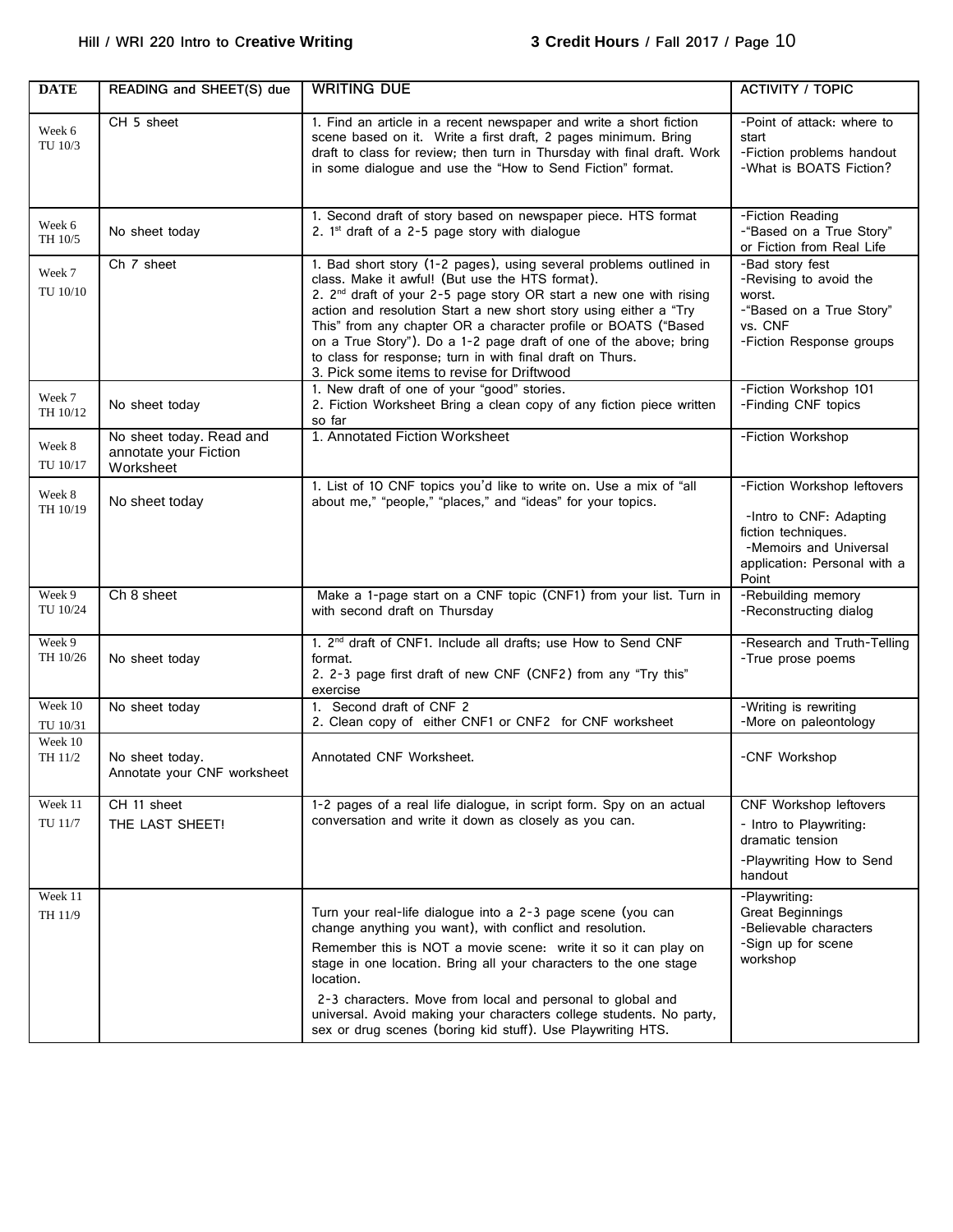| <b>DATE</b>                                                   | <b>READING SHEET(S)</b>                 | <b>WRITING DUE</b>                                                                                                                                                                                                                                                                 | <b>ACTIVITY / TOPIC</b>                                                                |
|---------------------------------------------------------------|-----------------------------------------|------------------------------------------------------------------------------------------------------------------------------------------------------------------------------------------------------------------------------------------------------------------------------------|----------------------------------------------------------------------------------------|
| Week 12<br>TU<br>11/14                                        |                                         | 1. 2-3 page scene with a prop (weapon, game, valuable item, etc.,<br>etc.) as a central focus. 2-3 characters, none of them students.<br>Scripts for scenes. If your scene is being played, bring script copies<br>for each character in your scene. 3 characters = 3 copies, etc. | Playwriting:<br><b>Great Middles</b>                                                   |
| Week 12<br>TH<br>11/16                                        |                                         | 1. Scripts for scenes<br>2. If your scene is being played, bring script copies for each<br>character in your scene. 3 characters = 3 copies, etc.<br>3. FINAL DRAFT OF Workshop CNF                                                                                                | -Playwriting: Great endings.<br>-Live workshops<br>-Handling dialogue                  |
| Week 13<br>TU<br>11/21                                        |                                         | 1. Scripts for scenes<br>If your scene is being played, bring script copies for each character<br>in your scene. 3 characters = 3 copies, etc.                                                                                                                                     | -Live workshops<br>-Problems and solutions                                             |
| Week 13<br>TH<br>11/23                                        |                                         | <b>HAPPY THANKSGIVING!</b>                                                                                                                                                                                                                                                         | -Write big. Eat big.<br>Use the family<br>Thanksgiving as writing<br>inspiration       |
| Week<br>14<br>TU<br>11/28                                     |                                         | 1. Expand ONE of your scenes so far into a 5-minute (5-page)<br>play OR start fresh with any of the "Try This" exercises OR use an<br>idea from family Thanksgiving. Bring in work in progress for<br>response; turn in final on Tues.<br>2. Scripts for scenes                    | -Live workshops<br>-Problems and solutions<br>- Start on Chapbooks and<br>/or mailings |
| Week 14<br>TH<br>11/30                                        |                                         | 1. Bring in a revised poem, story or CNF (no scripts) for Mixed<br>Genre Workshop Clean copy, no staples.                                                                                                                                                                          | Publication 101:<br>-The Writers Market Cover<br>and Query Letters                     |
| Week 15<br>TU 12/5                                            | Annotate your Mixed Genre<br>Worksheet  | 1. Final 5-10 min. play. Use HTS format<br>2. Annotated Mixed Genre Worksheet<br>3. Chapbook/Mailing (near) complete DRAFT                                                                                                                                                         | -Mixed Genre workshop                                                                  |
| Week 15<br>TH 12/7                                            |                                         | 1. Chapbook/Mailing final                                                                                                                                                                                                                                                          | -Mixed Genre workshop<br>leftovers<br>--Prep for final exam                            |
| Finals<br>Week<br>TU<br>12/13<br>$1:30$ pm<br>till 4:00<br>pm | FINAL EXAM in CAF Thomas<br>Room or TBA | Final Exam: performance / reading                                                                                                                                                                                                                                                  | Have a blessed Christmas                                                               |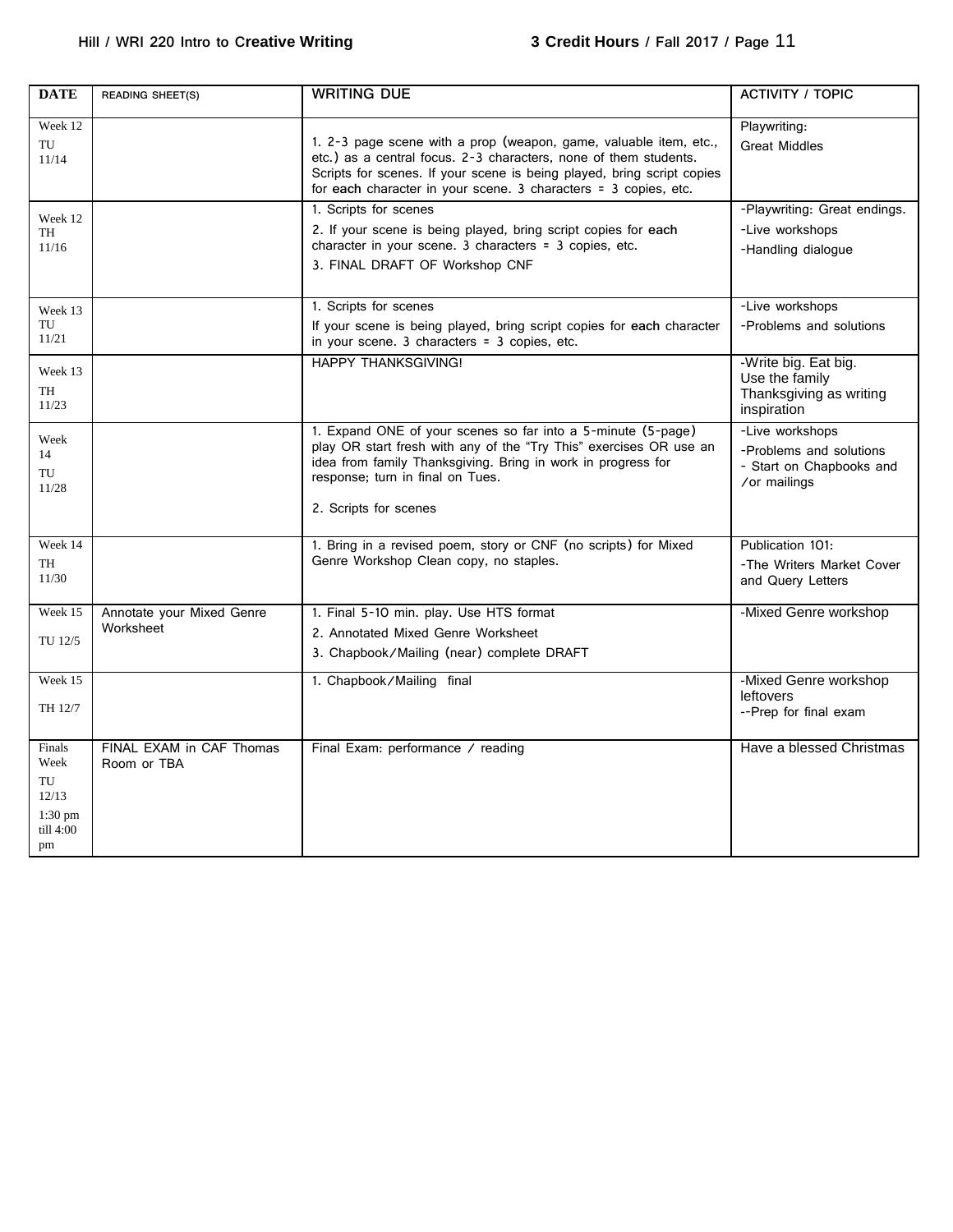## SAMPLE READING LOG SHEET

Ferd Loma IV WRI220 Creative Writing Dr. Rick Hill September 6, 2017

Log for Chapter 1

"Writing is rewriting" --Sheldon Leonard, p 6

"Poems aren't finished; they're just abandoned"—Gerta LeStrange, p.9

Lots of good stuff in this intro chapter, but these quotes stood out. Whenever I start something new I feel like I've lost my writing snap—"I thought I was a pretty good writer, so how did I get so clunky and stupid? I'll never write again!" But if I take the time to do several drafts, I get smoother and smarter with each one. It's good to read LaStrange's assertion that I'm not "cheating" by doing lots of drafts, and that professional prose writers sometimes do fifty versions of their opening paragraph, etc., and that poets do a hundred drafts of short poems. Good, too, to keep in mind that if another draft doesn't make the work better, I can always go back to the previous draft.

JOURNALS p. 7: I was afraid of this—they're telling me again to get a journal and carry it around with me. On page 13 the author reiterates, "Most writers carry a journal at all times." Yes, but when I carry a journal, I lose it, usually within the first week. Most of them, anyway. But I loved the sample journals on pp 8-10, especially Billy Collins's mix of quotes, thoughts, jokes, etc. I'm inspired to try another journal and to hold on to it. The chain-to-the-beltloop works on my wallet; maybe I'll get another chain for my journal.

I tried a two-minute freewrite from the Try This exercise on p. 7. I did the kind where you don't stop moving the pen for the prescribed time, even if you have to write nonsense or "I don't know what to write" over and over. I was amazed at how much I wrote in 2 minutes, and I got the idea for the poem I wrote this week from the freewrite (see assignment package).

Question: I would like to make an appointment to go over a poem. How do I do that? It says in the syllabus that we can make appointments, but do we ask in class, or email, or call you, or what?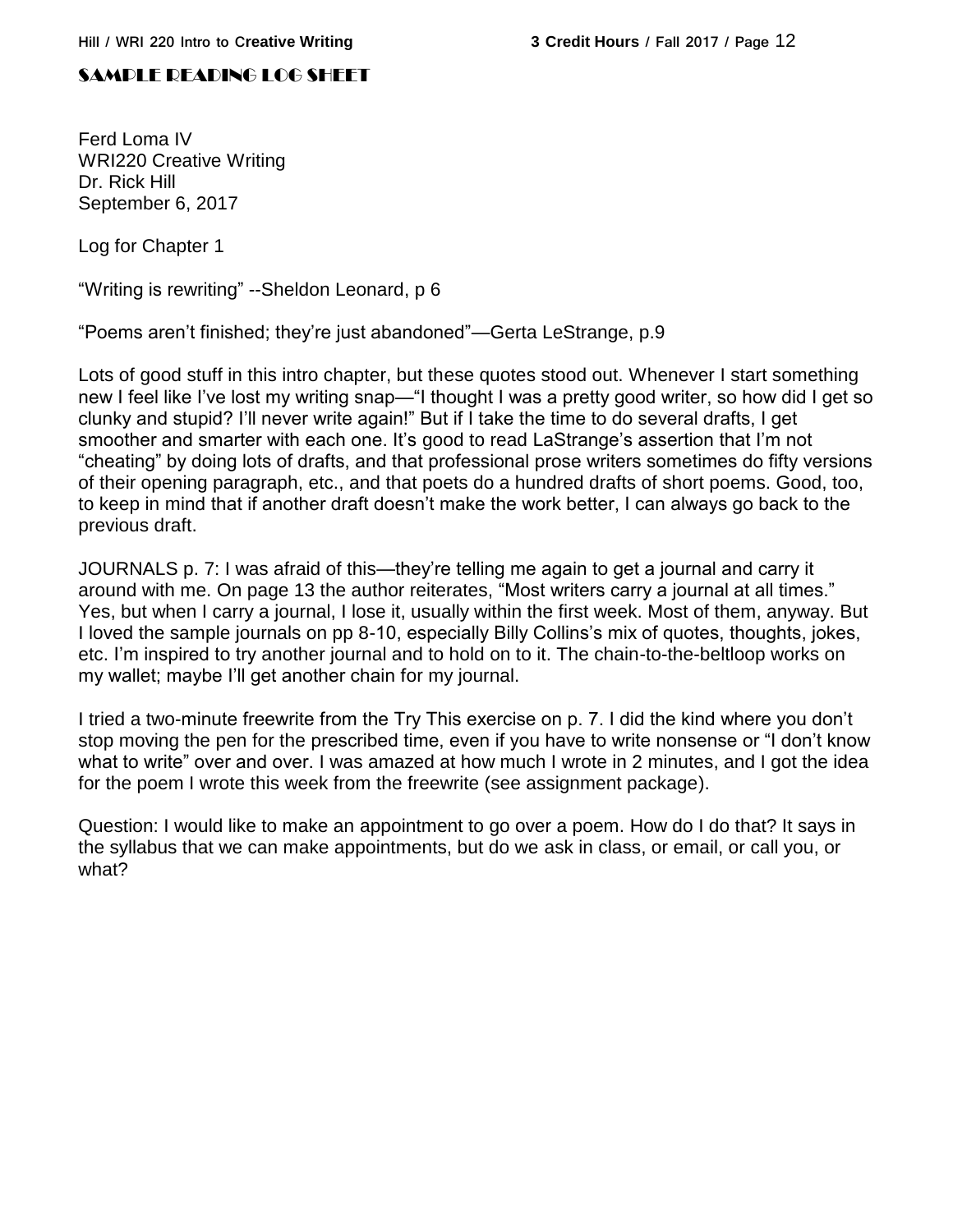Rick Hill 4951 Arroyo Lindo Ave San Diego CA 92117 (858) 270-5227 rhill@pointloma.edu

## HOW TO SEND A POEM FOR PUBLICATION (Use this format for all your poem assignments)

*Hey, lookit this cool format job—this poet's been around the block a few times!* —Ronald McBardbird, Editor, *Poultry* Magazine

Set up your poem like this one With your name & address at the top Followed by the title in caps Either centered or flush left

If you have an epigraph Center your title And under it put the epigraph as shown above In italics and smaller type

Single-space unless publication guidelines say otherwise

Use black ink and avoid *fancy fonts:* Courier, Times New Roman or Ariel 12 pt. type are best unless there's some good reason Not to use them, like fitting a long poetry line on one line as above

Generally poems start at the left margin But you can center them Or have any configuration of indents You think necessary

It's best not to crowd pages, and if The poem continues past the first page You need to tell the reader whether the start Of the next page is the same stanza or a new one

If the stanza continues on next page, write, on the right: [CONTINUED, SAME STANZA] (include the brackets) If the next page starts a brand new stanza You can indicate it like so:

[CONTINUED, NEW STANZA]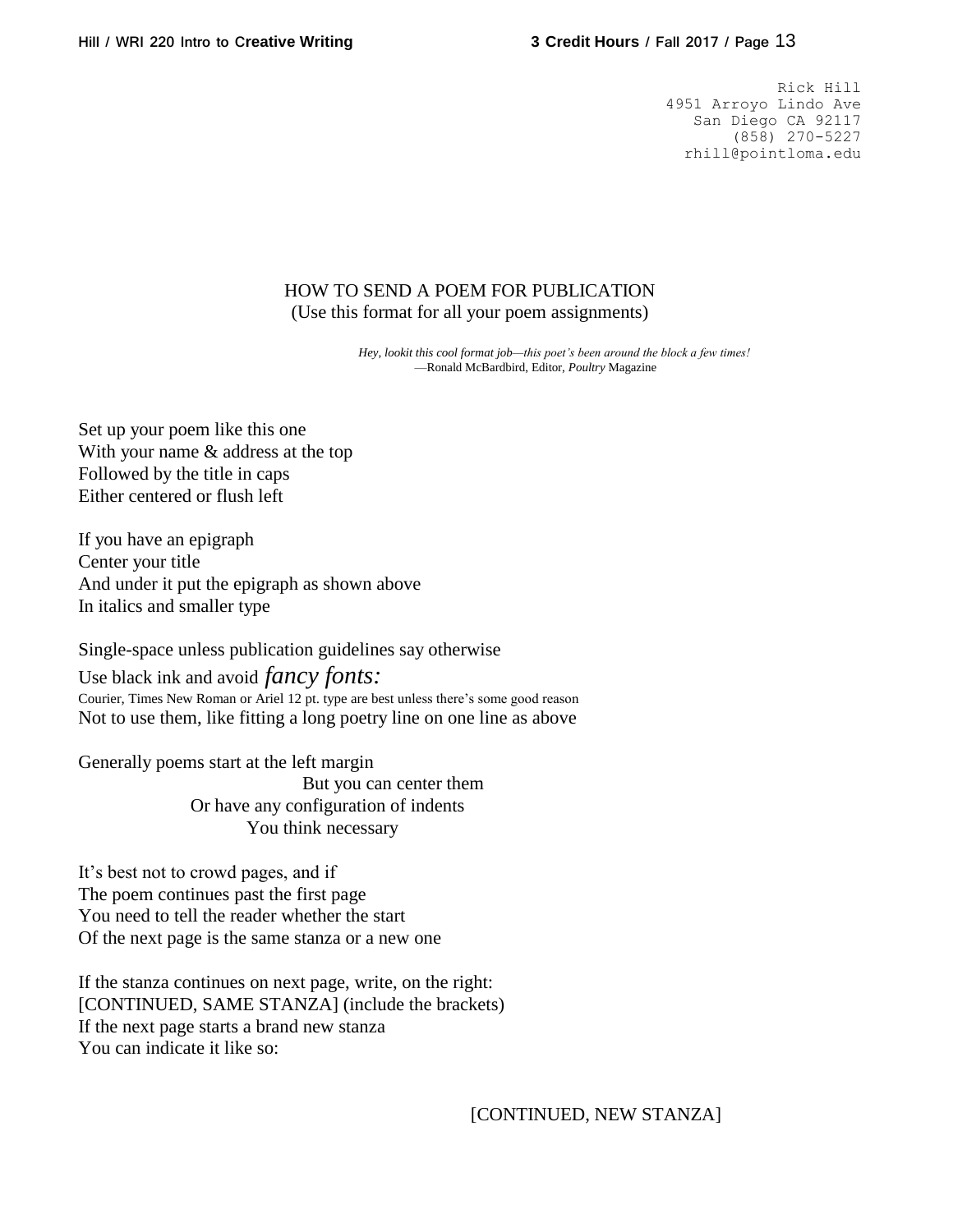Rick Hill / How To / 2 of 2

It's best if possible to not break stanzas between pages but Sometimes you just have to break them with "Continued, Same Stanza" Just indicate clearly what you're doing And there should be no problem

Send your real poem single-sided Rather than double-sided as this example And set up your second page as above

> with your name, a short title and the page number and how many pages total and oh yes if the poem has really long lines like this one indicate that the line is continuing by indenting as in this example (you can also tell that this is all one line in this poem because all the starts of my real lines are capitalized (not to say that you have to capitalize the starts of your lines)) and remember that the magazine may break the long line in different places than you broke it in your manuscript

Well that's About it Except that you don't have to write "The End" at The End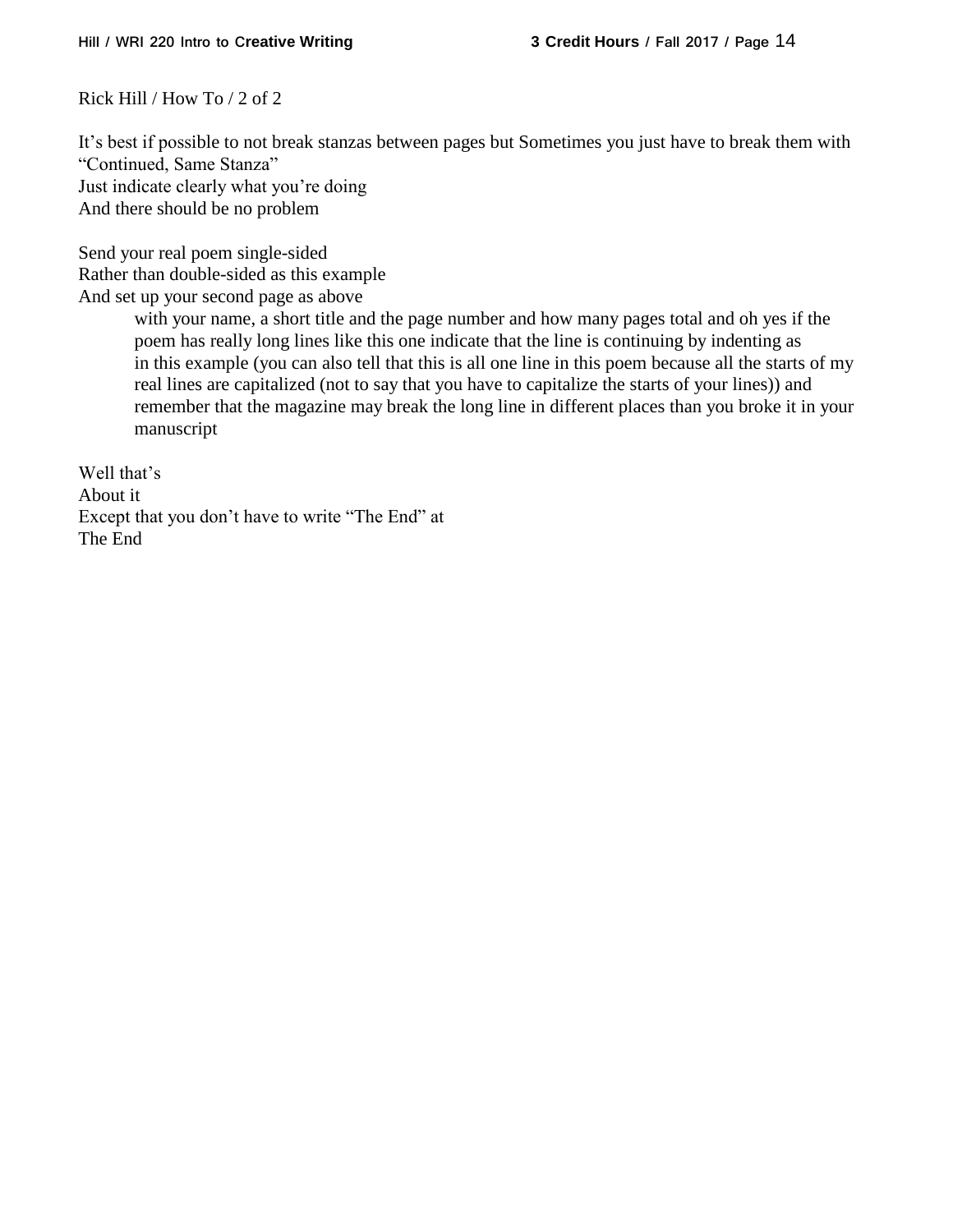Syllabus quiz NAME

I. Circle T for true or F for False. (All questions derived from the professor's actual class experiences)

- 1. **T F** Since this is a creative writing course, attendance is not a big issue. Talent is everything.
- 2. **T F** Outside of class assignments should be typed and on time, but it's okay to turn them all in handwritten if you'd rather handwrite them or if you have computer trouble.
- 3. **T F** Students should not turn in assigned work they think is below their best standard. Better to hold off turning in an assignment until you feel inspired enough to do it well.
- 4. **T F** If a student doesn't have time to do an assignment before class, it's okay to write them during class and turn them in at the end of the class period.
- 5. **T F** If a student becomes confused about what is due, s/he should ask a classmate instead of the professor—he will be irritated and punish you if you need clarification.
- 6. **T F** If a student must ask the professor about some assignment confusion, it is best to hold off asking about it until the assignment due date when the finished assignment is supposed to be turned in.
- 7. **T F** If a student has problems with a computer or printer, the late work policy will of course not apply.
- 8. **T F** For full participation credit, students should bring the textbooks and all supplies to class every day.
- 9. **T F** If a student does the day's work but forgets to bring it to class, the dropped score policy will apply.
- 10. **T F** If a student is shy and doesn't feel much like talking in class, the full class participation credit will be given anyhow as long as the student is a good writer.
- 11. **T F** Since this is a 2017 course for cool modern urbanites, rhyming poems, happy-ending stories, children's stories, and devotional essays are understood to be childish and/or lame and should be avoided.
- 12. **T F** After the missing/substandard reading sheet and missing/substandard assignment drop are used, students should expect the professor to drop more sheets and assignments if they are having writer's block or other good reasons for not getting them in.
- 13. **T F** It is okay to use any language you want in your writing, including all assignments, but work with language that might offend others should not be read aloud in class, and plays with objectionable language should not be staged. Always check questionable items with the professor.

#### **II**. **Please Answer each question in 5 words or fewer. Complete sentences not necessary***.*

1. Where on the syllabus can you find the information on how to contact the professor at work, at home, by e-mail, and by phone?

- 2. What is the e-mail requirement for the course?
- 3. What sort of creative writing experience do you need to do well in this course?
- 4. According to the syllabus, how much time should you budget for reading and writing in order to keep up with the class?
- 5. What should you do if you would like more professor feedback on a piece of writing after you get it back?
- 6. What happens if you don't use the "How to Send" format for your assignments?
- 7. What happens if you forget to put the name/class/date/chapter heading at the top of your reading sheet?
- 8. If you miss or forget or do poorly on one reading sheet, how will that poor score affect your final grade?

9. Why should you get the kind of double-pocket folder that has a white, writable surface on the inside—not the slick plastic-coated or dark-colored inside kind?